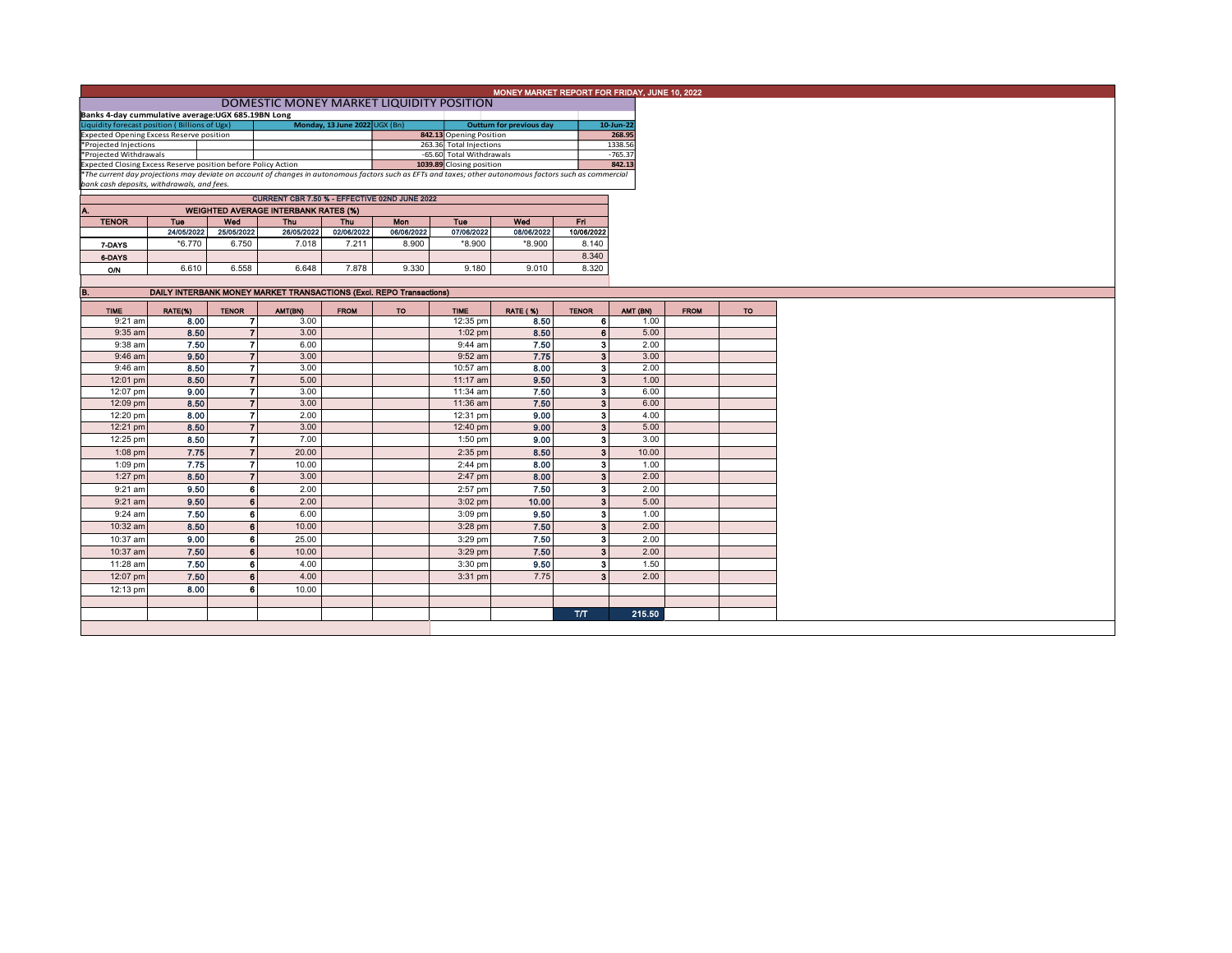| $\frac{C}{9.500}$       |                                                                                    |             |             | CBR AND THE 7- DAY WAR INTERBANK RATES |             |             |                                                                   |             |             |             |             |             |                         |                                                                                                                                                                                                                  |  |
|-------------------------|------------------------------------------------------------------------------------|-------------|-------------|----------------------------------------|-------------|-------------|-------------------------------------------------------------------|-------------|-------------|-------------|-------------|-------------|-------------------------|------------------------------------------------------------------------------------------------------------------------------------------------------------------------------------------------------------------|--|
| 9.000<br>8.500<br>8.000 |                                                                                    |             |             |                                        |             |             |                                                                   |             |             |             |             |             | *********************** |                                                                                                                                                                                                                  |  |
| 7.500<br>7.000<br>6.500 |                                                                                    |             |             |                                        |             |             |                                                                   |             |             |             |             |             |                         |                                                                                                                                                                                                                  |  |
| 6.000<br>5.500<br>5.000 |                                                                                    |             |             |                                        |             |             |                                                                   |             |             |             |             |             |                         |                                                                                                                                                                                                                  |  |
| 4.500<br>4.000          |                                                                                    |             |             |                                        |             |             |                                                                   |             |             |             |             |             |                         | 16/05/2022 17/05/2022 18/05/2022 19/05/2022 20/05/2022 23/05/2022 24/05/2022 25/05/2022 26/05/2022 27/05/2022 30/05/2022 31/05/2022 01/06/2022 02/06/2022 06/06/2022 07/06/2022 08/06/2022 10/06/2022 10/06/2022 |  |
|                         |                                                                                    |             |             |                                        |             |             | • Overnight WAR -7-day WAR - CBR rate - Upper bound - Lower bound |             |             |             |             |             |                         |                                                                                                                                                                                                                  |  |
| D.                      | MONETARY POLICY OPERATIONS MATURITIES PROFILE: (16-JUNE- 2022 TO 19-JANUARY- 2023) |             |             |                                        |             |             |                                                                   |             |             |             |             |             |                         |                                                                                                                                                                                                                  |  |
| <b>DATE</b>             | <b>FRI</b>                                                                         | <b>THUR</b> | <b>THUR</b> | <b>THUR</b>                            | <b>THUR</b> | <b>THUR</b> | <b>THUR</b>                                                       | <b>THUR</b> | <b>THUR</b> | <b>THUR</b> | <b>THUR</b> | <b>THUR</b> | <b>TOTAL</b>            |                                                                                                                                                                                                                  |  |

|                                                                                             | 16-Jun-22                | 23-Jun-22                | 30-Jun-22 | 07-Jul-22 | 14-Jul-22   | 21-Jul-22                | 28-Jul-22 | 04-Aug-22 | 18-Aug-22 | 10-Nov-22 | 08-Dec-22                | 19-Jan-23 |        |
|---------------------------------------------------------------------------------------------|--------------------------|--------------------------|-----------|-----------|-------------|--------------------------|-----------|-----------|-----------|-----------|--------------------------|-----------|--------|
| <b>REPO</b>                                                                                 | 215.27                   | $\overline{\phantom{0}}$ |           |           |             | $\overline{\phantom{a}}$ | $\sim$    |           |           |           | $\overline{\phantom{a}}$ |           | 215.27 |
| <b>REV REPO</b>                                                                             |                          |                          |           |           |             | $\overline{\phantom{a}}$ |           |           |           |           | $\overline{\phantom{a}}$ |           |        |
| <b>BOU BILL/DEPO A</b>                                                                      | $\overline{\phantom{0}}$ | 69.70                    | 26.03     | 88.14     |             |                          | 41.06     | 41.00     | 26.60     | 15.00     | 22.13                    | 12.57     | 342.23 |
| <b>TOTALS</b>                                                                               | 215.27                   | 69.70                    | 26.03     | 88.14     | <b>1999</b> | . .                      | 41.06     | 41.00     | 26.60     | 15.00     | 22.13                    | 12.57     | 557.50 |
| Total O/S Deposit Auction & BOU Bill balances held by BOU up to 19 JANUARY 2023: UGX 342 BN |                          |                          |           |           |             |                          |           |           |           |           |                          |           |        |
| Total O/S Repo, Reverse Repo, BOU Bill balances held by BOU: UGX 557 BN                     |                          |                          |           |           |             |                          |           |           |           |           |                          |           |        |

| (EI) STOCK OF TREASURY SECURITIES                                                     |                                     |                    |                  |                 | EII)<br><b>MONETARY POLICY MARKET OPERATIONS</b> |                   |               |            |              |              |  |  |  |
|---------------------------------------------------------------------------------------|-------------------------------------|--------------------|------------------|-----------------|--------------------------------------------------|-------------------|---------------|------------|--------------|--------------|--|--|--|
|                                                                                       | LAST TBIILS ISSUE DATE: 25-MAY-2022 |                    |                  |                 | (VERTICAL REPOS, REV-REPOS & BOU BILL)           |                   |               |            |              |              |  |  |  |
| On-the-run O/S T-BILL STOCKs (Bns-UGX)                                                |                                     |                    | 5.251.92         | 13/06/2022      | <b>OMO</b>                                       | <b>ISSUE DATE</b> | <b>AMOUNT</b> | <b>WAR</b> | <b>RANGE</b> | <b>TENOR</b> |  |  |  |
| On-the-run O/S T-BONDSTOCKs(Bns-UGX)                                                  |                                     |                    | 24.293.95        | 13/06/2022 REPO |                                                  | $12$ -May -       | 494.00        | 6.500      |              |              |  |  |  |
| TOTAL TBILL & TBOND STOCK- UGX                                                        |                                     |                    | 29,545.87        |                 | <b>BOU BILL</b>                                  | $12$ -May         | 280.32        | 6.998      |              | 28           |  |  |  |
| 0/3=Outstanding                                                                       |                                     |                    |                  |                 | <b>BOU BILL</b>                                  | $12$ -May -       | 24.82         | 7.109      |              | 56           |  |  |  |
| <b>MATURITY</b>                                                                       | <b>TOTAL STOCK</b>                  | YTM (%)            | <b>CHANGE IN</b> |                 | <b>BOU BILL</b>                                  | 12-May -          | 11.87         | 8.500      |              | 252          |  |  |  |
|                                                                                       | <b>CKDU HB)</b>                     | <b>AT CUT OFF*</b> | YTM (+/-)        |                 | <b>REPO</b>                                      | $13$ -May $-$     | 72.00         | 6,500      |              |              |  |  |  |
| 91                                                                                    | 98.70                               | 7.952              | 1.451            |                 | <b>REPO</b>                                      | 17-May -          | 3.00          | 6.500      |              |              |  |  |  |
| 182                                                                                   | 349.69                              | 9.000              | 1.011            |                 | <b>REPO</b>                                      | $19$ -May -       | 40.00         | 6.500      |              |              |  |  |  |
| 364                                                                                   | 4.803.52                            | 10.000             | 1.000            |                 | <b>REPO</b>                                      | 20-Mayl-          | 40.00         | 6.500      |              |              |  |  |  |
| 2YR                                                                                   | 1.046.00                            | 9.900              | $-0.590$         |                 | <b>REPO</b>                                      | $23$ -May -       | 29.00         | 6.500      |              |              |  |  |  |
| 3YR                                                                                   | 93.00                               | 12.090             | $-1.010$         |                 | <b>REPO</b>                                      | 24-May -          | 146.00        | 6.500      |              |              |  |  |  |
| 5YR.                                                                                  | 963.61                              | 14,390             | 1.390            |                 | <b>REPO</b>                                      | $25$ -May -       | 178.50        | 6.500      |              |              |  |  |  |
| 10YR                                                                                  | 9,826.78                            | 13.750             | 0.250            |                 | <b>REPO</b>                                      | 26-May -          | 399.00        | 6.500      |              |              |  |  |  |
| 15YR                                                                                  | 9.437.55                            | 14,390             | $-1.510$         |                 | <b>REPO</b>                                      | 27-May -          | 147.00        | 6.500      |              |              |  |  |  |
| 20YR                                                                                  | 2.927.02                            | 15,900             | 0.400            |                 | <b>REPO</b>                                      | 30-May -          | 95.00         | 6.500      |              |              |  |  |  |
| Cut OFF is the lowest price/ highest yield that satisfies the auction awarded amount. |                                     |                    |                  |                 | <b>REPO</b>                                      | $31$ -May -       | 93.00         | 6.500      |              |              |  |  |  |
|                                                                                       |                                     |                    |                  |                 | <b>REPO</b>                                      | $02$ -Jun $-$     | 123.00        | 7.500      |              |              |  |  |  |
|                                                                                       |                                     |                    |                  |                 | <b>REPO</b>                                      | 08-Jun -          | 20.00         | 7.500      |              |              |  |  |  |
|                                                                                       |                                     |                    |                  |                 | <b>REPO</b>                                      | $10$ -Jun $-$     | 215.00        | 7.500      |              |              |  |  |  |
|                                                                                       |                                     |                    |                  |                 | <b>BOU BILL</b>                                  | $10$ -Jun $-$     | 14.91         | 8.297      |              | 27           |  |  |  |
|                                                                                       |                                     |                    |                  |                 | <b>BOU BILL</b>                                  | $10$ -Jun $-$     | 7.90          | 7.500      |              | 55           |  |  |  |

WAR-Weighted Average Rate